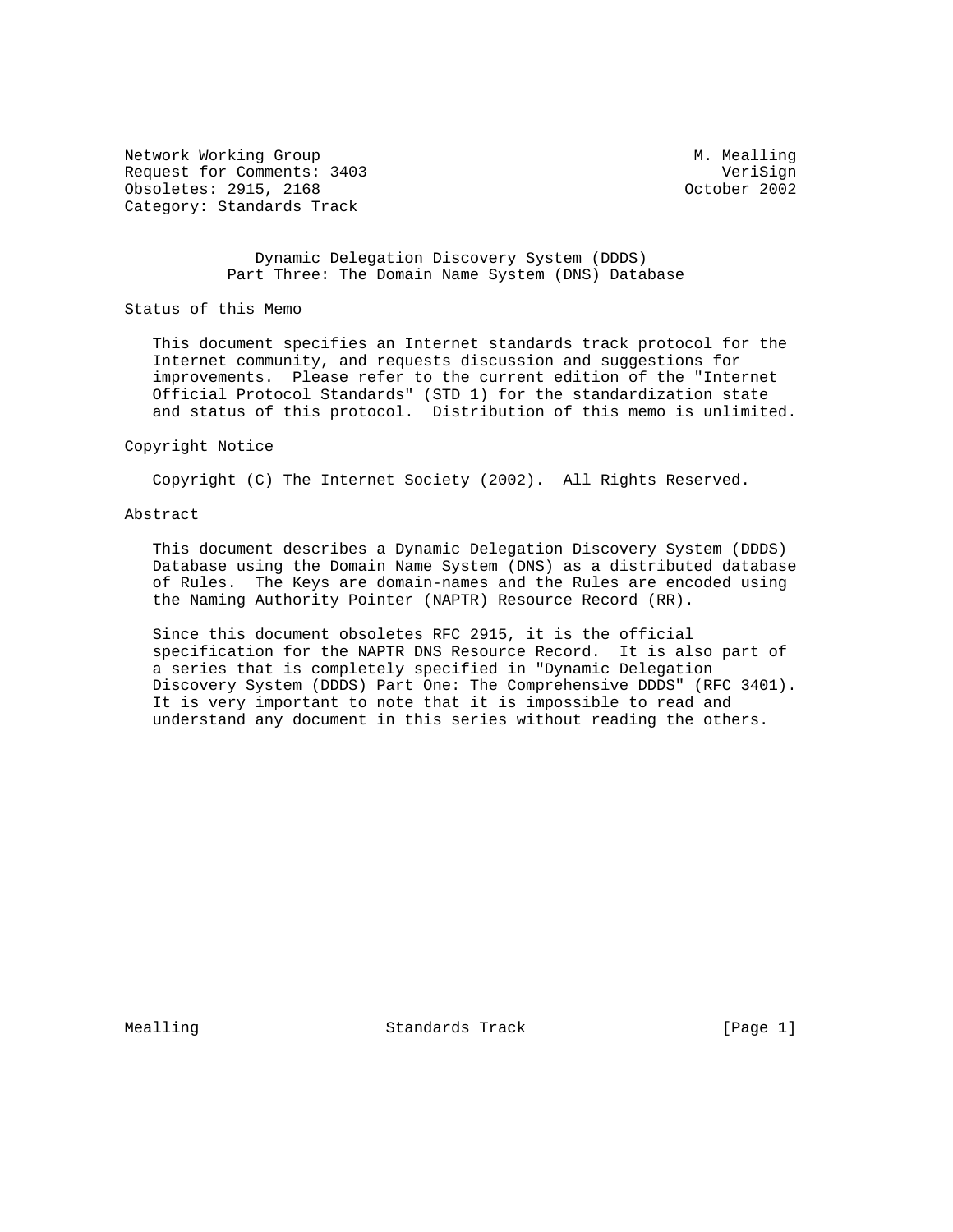Table of Contents

| 2.             | $Terminology \dots \dots \dots \dots \dots \dots \dots \dots \dots \dots \dots$ |  |  |  |  |  |  |  |  |     |
|----------------|---------------------------------------------------------------------------------|--|--|--|--|--|--|--|--|-----|
| 3.             | DDDS Database Specification                                                     |  |  |  |  |  |  |  |  | 3   |
| 4 <sub>1</sub> |                                                                                 |  |  |  |  |  |  |  |  | 5   |
| 4.1            |                                                                                 |  |  |  |  |  |  |  |  | -5  |
| 4.2            | Additional Information Processing                                               |  |  |  |  |  |  |  |  | - 7 |
|                | 4.2.1 Additional Section processing by DNS servers 7                            |  |  |  |  |  |  |  |  |     |
|                | 4.2.2 Additional Section processing by resolver/applications 7                  |  |  |  |  |  |  |  |  |     |
| 4.3            |                                                                                 |  |  |  |  |  |  |  |  | -7  |
| 5.             | Application Specifications 8                                                    |  |  |  |  |  |  |  |  |     |
| რ.             |                                                                                 |  |  |  |  |  |  |  |  |     |
| 6.1            |                                                                                 |  |  |  |  |  |  |  |  |     |
| 6.2            |                                                                                 |  |  |  |  |  |  |  |  |     |
| 7.             | Advice for DNS Administrators 10                                                |  |  |  |  |  |  |  |  |     |
| 8.             | Notes                                                                           |  |  |  |  |  |  |  |  |     |
| 9.             | IANA Considerations 11                                                          |  |  |  |  |  |  |  |  |     |
| 10.            | Security Considerations 11                                                      |  |  |  |  |  |  |  |  |     |
|                |                                                                                 |  |  |  |  |  |  |  |  |     |
|                |                                                                                 |  |  |  |  |  |  |  |  |     |
|                | Full Copyright Statement 14                                                     |  |  |  |  |  |  |  |  |     |

## 1. Introduction

 The Dynamic Delegation Discovery System (DDDS) is used to implement lazy binding of strings to data, in order to support dynamically configured delegation systems. The DDDS functions by mapping some unique string to data stored within a DDDS Database by iteratively applying string transformation rules until a terminal condition is reached.

 This document describes the way in which the Domain Name System (DNS) is used as a data store for the Rules that allow a DDDS Application to function. It does not specify any particular application or usage scenario. The entire series of documents is specified in "Dynamic Delegation Discovery System (DDDS) Part One: The Comprehensive DDDS" (RFC 3401) [1]. It is very important to note that it is impossible to read and understand any document in that series without reading the related documents.

 The Naming Authority Pointer (NAPTR) DNS Resource Record (RR) specified here was originally produced by the URN Working Group as a way to encode rule-sets in DNS so that the delegated sections of a Uniform Resource Identifiers (URI) could be decomposed in such a way that they could be changed and re-delegated over time. The result was a Resource Record that included a regular expression that would be used by a client program to rewrite a string into a domain name.

Mealling **Standards Track** [Page 2]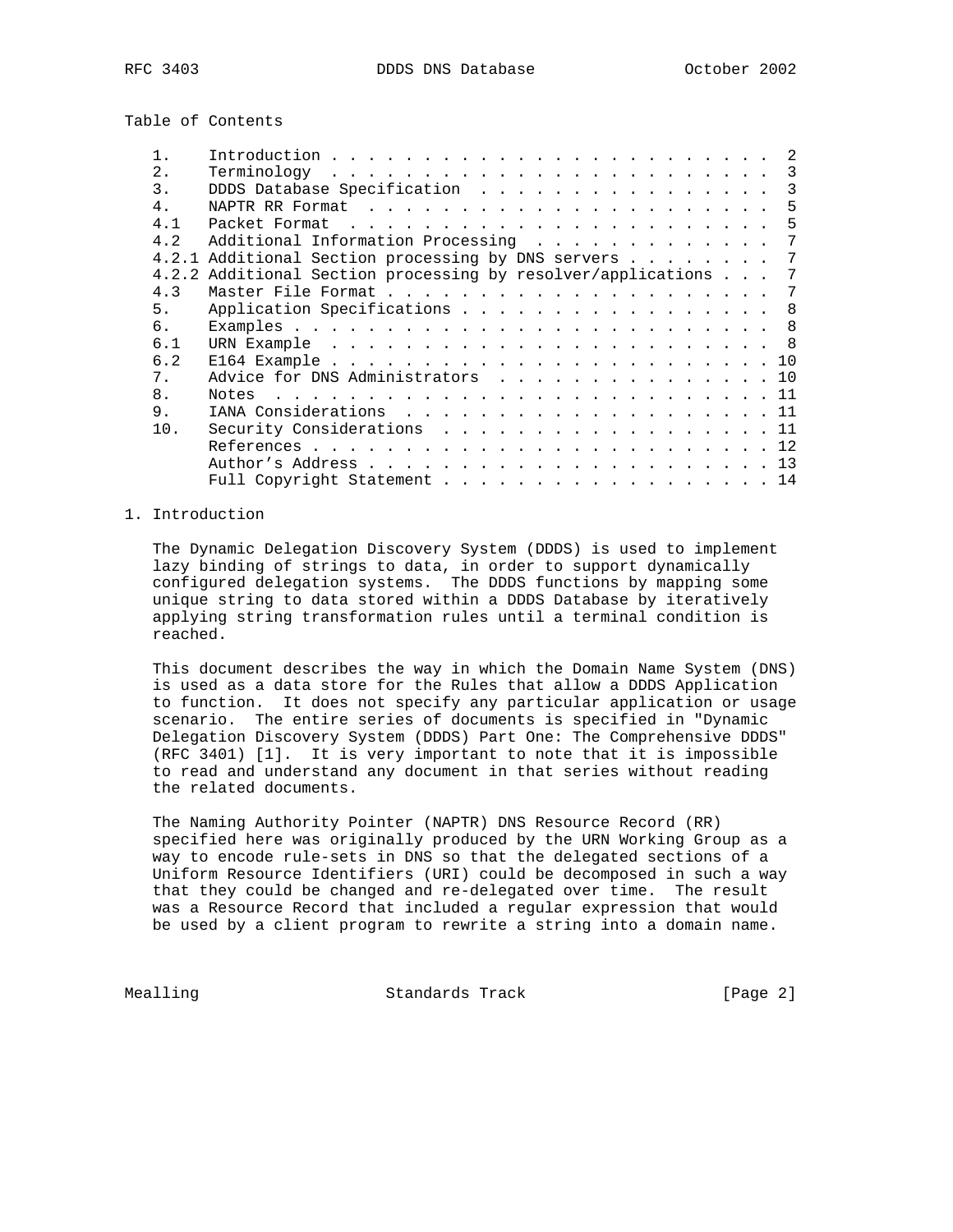Regular expressions were chosen for their compactness to expressivity ratio allowing for a great deal of information to be encoded in a rather small DNS packet.

 Over time this process was generalized for other Applications and Rule Databases. This document defines a Rules Database absent any particular Application as there may be several Applications all taking advantage of this particular Rules Database.

2. Terminology

 The key words "MUST", "MUST NOT", "REQUIRED", "SHALL", "SHALL NOT", "SHOULD", "SHOULD NOT", "RECOMMENDED", "MAY", and "OPTIONAL" in this document are to be interpreted as described in [6].

 All other terminology, especially capitalized terms, is taken from [3].

- 3. DDDS Database Specification
	- General Description:

 This database uses the Domain Name System (DNS) as specified in [8] and [7].

 The character set used to specify the various values of the NAPTR records is UTF-8 [17]. Care must be taken to ensure that, in the case where either the input or the output to the substitution expression contains code points outside of the ASCII/Unicode equivalence in UTF-8, any UTF-8 is interpreted as a series of code-points instead of as a series of bytes. This is to ensure that the internationalized features of the POSIX Extended Regular Expressions are able to match their intended code-points. Substitution expressions MUST NOT be written where they depend on a specific POSIX locale since this would cause substitution expressions to loose their ability to be universally applicable.

 All DNS resource records have a Time To Live (TTL) associated with them. When the number of seconds has passed since the record was retrieved the record is no longer valid and a new query must be used to retrieve the new records. Thus, as mentioned in the DDDS Algorithm, there can be the case where a given Rule expires. In the case where an application attempts to fall back to previously retrieved sets of Rules (either in the case of a bad delegation path or some network or server failure) the application MUST ensure that none of the records it is relying on have expired. In the case where even a single record has expired, the application is required to start over at the beginning of the algorithm.

Mealling Standards Track [Page 3]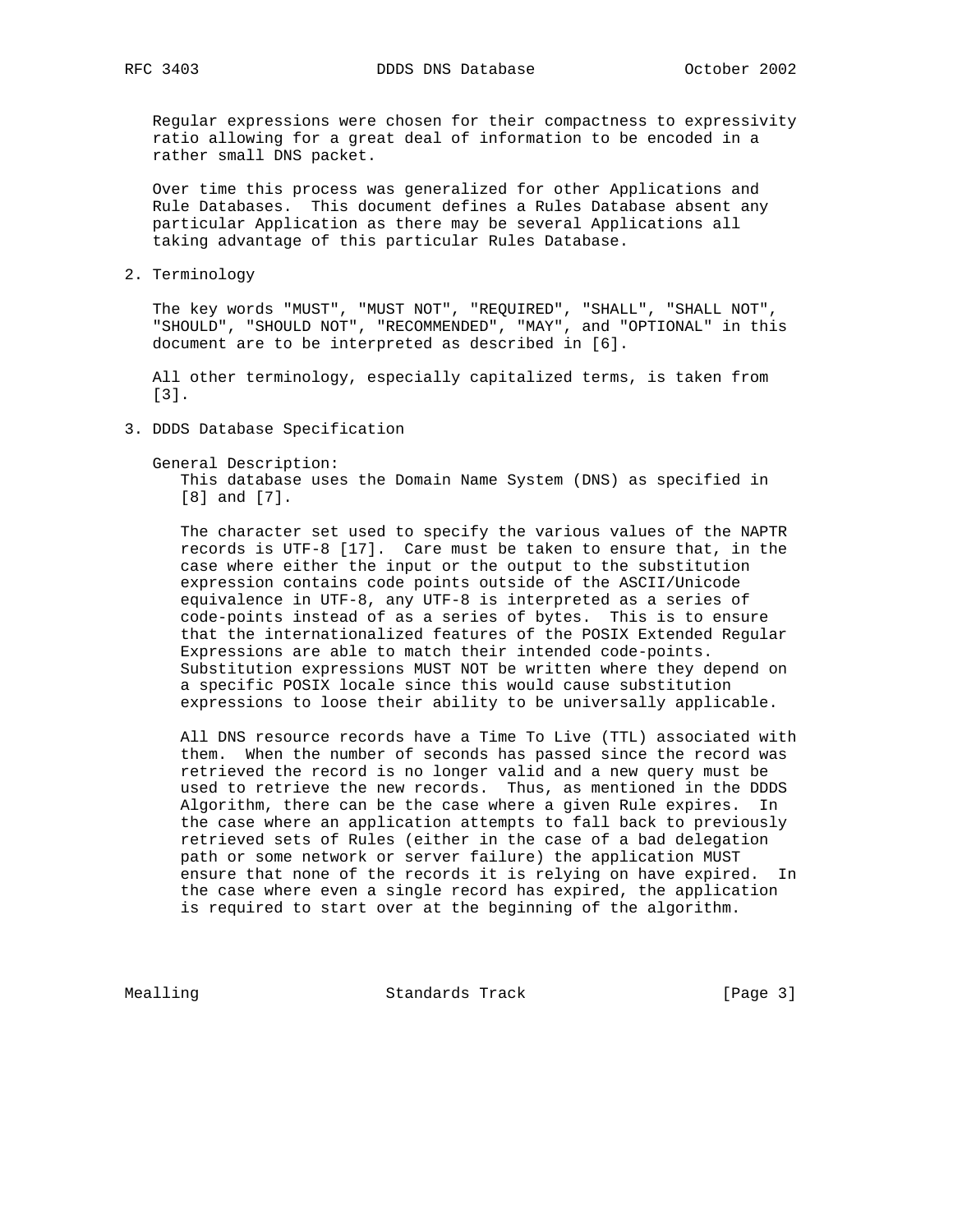Key Format:

A Key is a validly constructed DNS domain-name.

Lookup Request:

 In order to request a set of rules for a given Key, the client issues a request, following standard DNS rules, for NAPTR Resource Records for the given domain-name.

Lookup Response:

 The response to a request for a given Key (domain-name) will be a series of NAPTR records. The format of a NAPTR Resource Record can be found in Section 4.

Rule Insertion Procedure:

 Rules are inserted by adding new records to the appropriate DNS zone. If a Rule produces a Key that exists in a particular zone then only the entity that has administrative control of that zone can specify the Rule associated with that Key.

Collision Avoidance:

 In the case where two Applications may use this Database (which is actually the case with the ENUM and URI Resolution Applications, Section 6.2), there is a chance of collision between rules where two NAPTR records appear in the same domain but they apply to more than one Application. There are three ways to avoid collisions:

- \* create a new zone within the domain in common that contains only NAPTR records that are appropriate for the application. E.g., all URI Resolution records would exist under urires.example.com and all ENUM records would be under enum.example.com. In the case where this is not possible due to lack of control over the upstream delegation the second method is used.
- \* write the regular expression such that it contains enough of the Application Unique string to disambiguate it from any other. For example, the URI Resolution Application would be able to use the scheme name on the left hand side to anchor the regular expression match to that scheme. An ENUM specific record in that same zone would be able to anchor the left hand side of the match with the "+" character which is defined by ENUM to be at the beginning of every Application Unique String. This way a given Application Unique String can only match one or the other record, not both.
- \* if two Application use different Flags or Services values then a record from another Application will be ignored since it doesn't apply to the Services/Flags in question.

Mealling **Standards Track** [Page 4]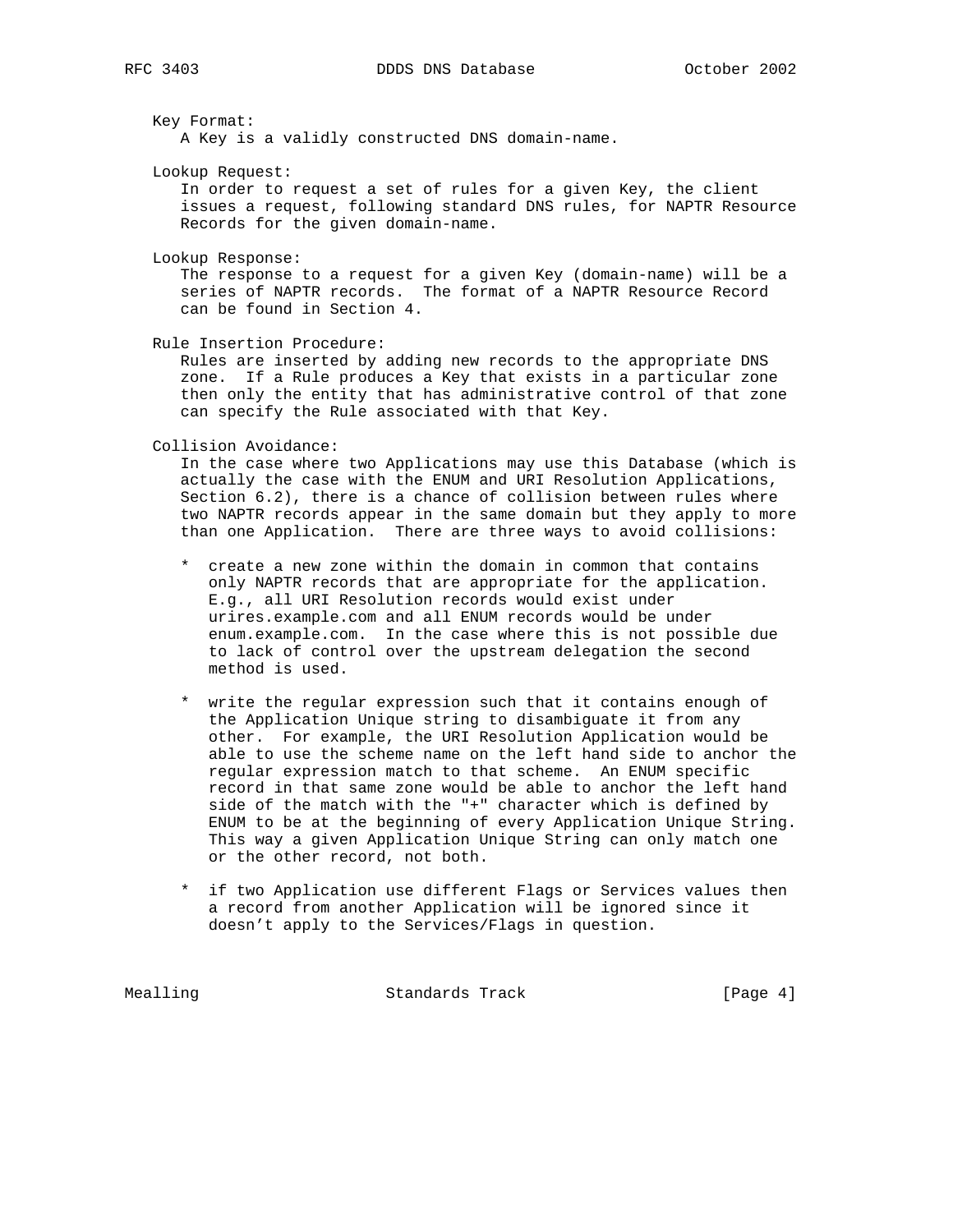# 4. NAPTR RR Format

4.1 Packet Format

 The packet format of the NAPTR RR is given below. The DNS type code for NAPTR is 35.

The packet format for the NAPTR record is as follows

 1 1 1 1 1 1 0 1 2 3 4 5 6 7 8 9 0 1 2 3 4 5 +--+--+--+--+--+--+--+--+--+--+--+--+--+--+--+--+ | ORDER | +--+--+--+--+--+--+--+--+--+--+--+--+--+--+--+--+ | PREFERENCE | +--+--+--+--+--+--+--+--+--+--+--+--+--+--+--+--+  $FLAGS$  +--+--+--+--+--+--+--+--+--+--+--+--+--+--+--+--+ SERVICES +--+--+--+--+--+--+--+--+--+--+--+--+--+--+--+--+  ${\tt REGEXP}$  +--+--+--+--+--+--+--+--+--+--+--+--+--+--+--+--+ / REPLACEMENT / / / +--+--+--+--+--+--+--+--+--+--+--+--+--+--+--+--+

 <character-string> and <domain-name> as used here are defined in RFC 1035 [7].

#### ORDER

 A 16-bit unsigned integer specifying the order in which the NAPTR records MUST be processed in order to accurately represent the ordered list of Rules. The ordering is from lowest to highest. If two records have the same order value then they are considered to be the same rule and should be selected based on the combination of the Preference values and Services offered.

## PREFERENCE

 Although it is called "preference" in deference to DNS terminology, this field is equivalent to the Priority value in the DDDS Algorithm. It is a 16-bit unsigned integer that specifies the order in which NAPTR records with equal Order values SHOULD be processed, low numbers being processed before high numbers. This is similar to the preference field in an MX record, and is used so domain administrators can direct clients towards more capable hosts or lighter weight protocols. A client MAY look at records with higher preference values if it has a good reason to do so such as not supporting some protocol or service very well.

Mealling Standards Track [Page 5]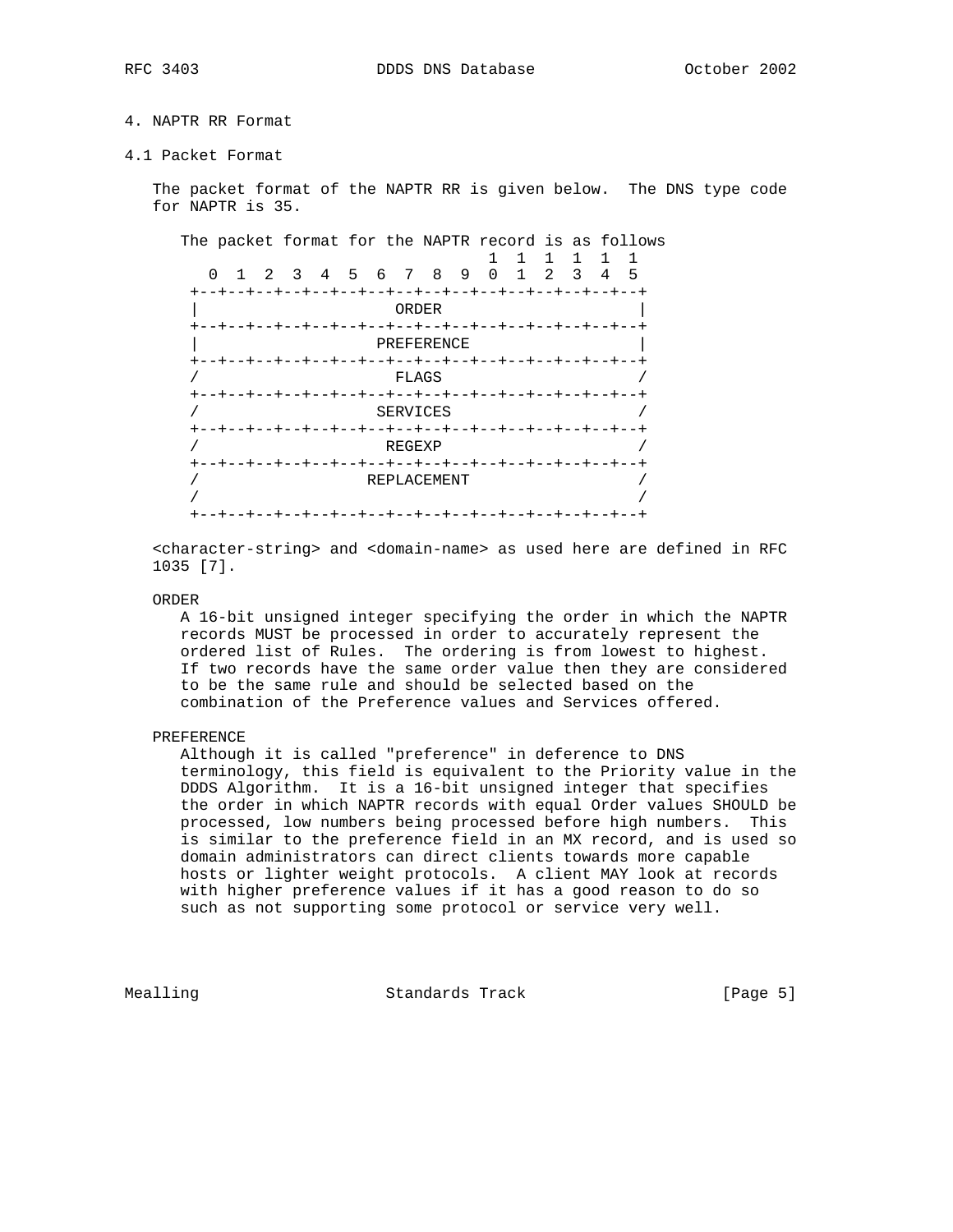The important difference between Order and Preference is that once a match is found the client MUST NOT consider records with a different Order but they MAY process records with the same Order but different Preferences. The only exception to this is noted in the second important Note in the DDDS algorithm specification concerning allowing clients to use more complex Service determination between steps 3 and 4 in the algorithm. Preference is used to give communicate a higher quality of service to rules that are considered the same from an authority standpoint but not from a simple load balancing standpoint.

 It is important to note that DNS contains several load balancing mechanisms and if load balancing among otherwise equal services should be needed then methods such as SRV records or multiple A records should be utilized to accomplish load balancing.

#### FLAGS

 A <character-string> containing flags to control aspects of the rewriting and interpretation of the fields in the record. Flags are single characters from the set A-Z and 0-9. The case of the alphabetic characters is not significant. The field can be empty.

 It is up to the Application specifying how it is using this Database to define the Flags in this field. It must define which ones are terminal and which ones are not.

SERVICES

 A <character-string> that specifies the Service Parameters applicable to this this delegation path. It is up to the Application Specification to specify the values found in this field.

REGEXP

 A <character-string> containing a substitution expression that is applied to the original string held by the client in order to construct the next domain name to lookup. See the DDDS Algorithm specification for the syntax of this field.

 As stated in the DDDS algorithm, The regular expressions MUST NOT be used in a cumulative fashion, that is, they should only be applied to the original string held by the client, never to the domain name produced by a previous NAPTR rewrite. The latter is tempting in some applications but experience has shown such use to be extremely fault sensitive, very error prone, and extremely difficult to debug.

Mealling Standards Track [Page 6]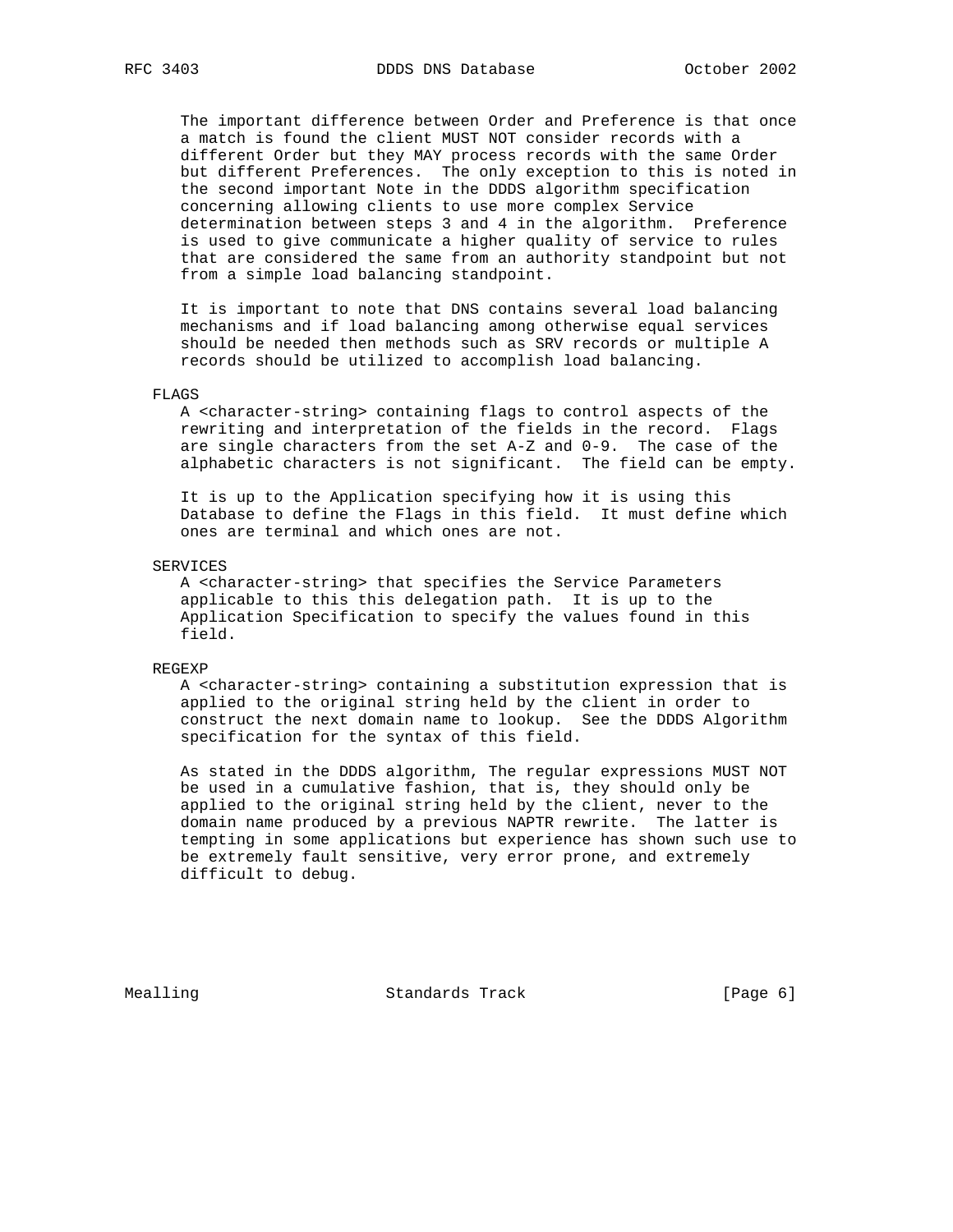## REPLACEMENT

 A <domain-name> which is the next domain-name to query for depending on the potential values found in the flags field. This field is used when the regular expression is a simple replacement operation. Any value in this field MUST be a fully qualified domain-name. Name compression is not to be used for this field.

 This field and the REGEXP field together make up the Substitution Expression in the DDDS Algorithm. It is simply a historical optimization specifically for DNS compression that this field exists. The fields are also mutually exclusive. If a record is returned that has values for both fields then it is considered to be in error and SHOULD be either ignored or an error returned.

4.2 Additional Information Processing

 Additional section processing requires upgraded DNS servers, thus it will take many years before applications can expect to see relevant records in the additional information section.

4.2.1 Additional Section Processing by DNS Servers

 DNS servers MAY add RRsets to the additional information section that are relevant to the answer and have the same authenticity as the data in the answer section. Generally this will be made up of A and SRV records but the exact records depends on the application.

4.2.2 Additional Section Processing by Resolver/Applications

 Applications MAY inspect the Additional Information section for relevant records but Applications MUST NOT require that records of any type be in the Additional Information section of any DNS response in order for clients to function. All Applications must be capable of handling responses from nameservers that never fill in the Additional Information part of a response.

4.3 Master File Format

 The master file format follows the standard rules in RFC-1035. Order and preference, being 16-bit unsigned integers, shall be an integer between 0 and 65535. The Flags and Services and Regexp fields are all quoted <character-string>s. Since the Regexp field can contain numerous backslashes and thus should be treated with care. See Section 7 for how to correctly enter and escape the regular expression.

Mealling Standards Track [Page 7]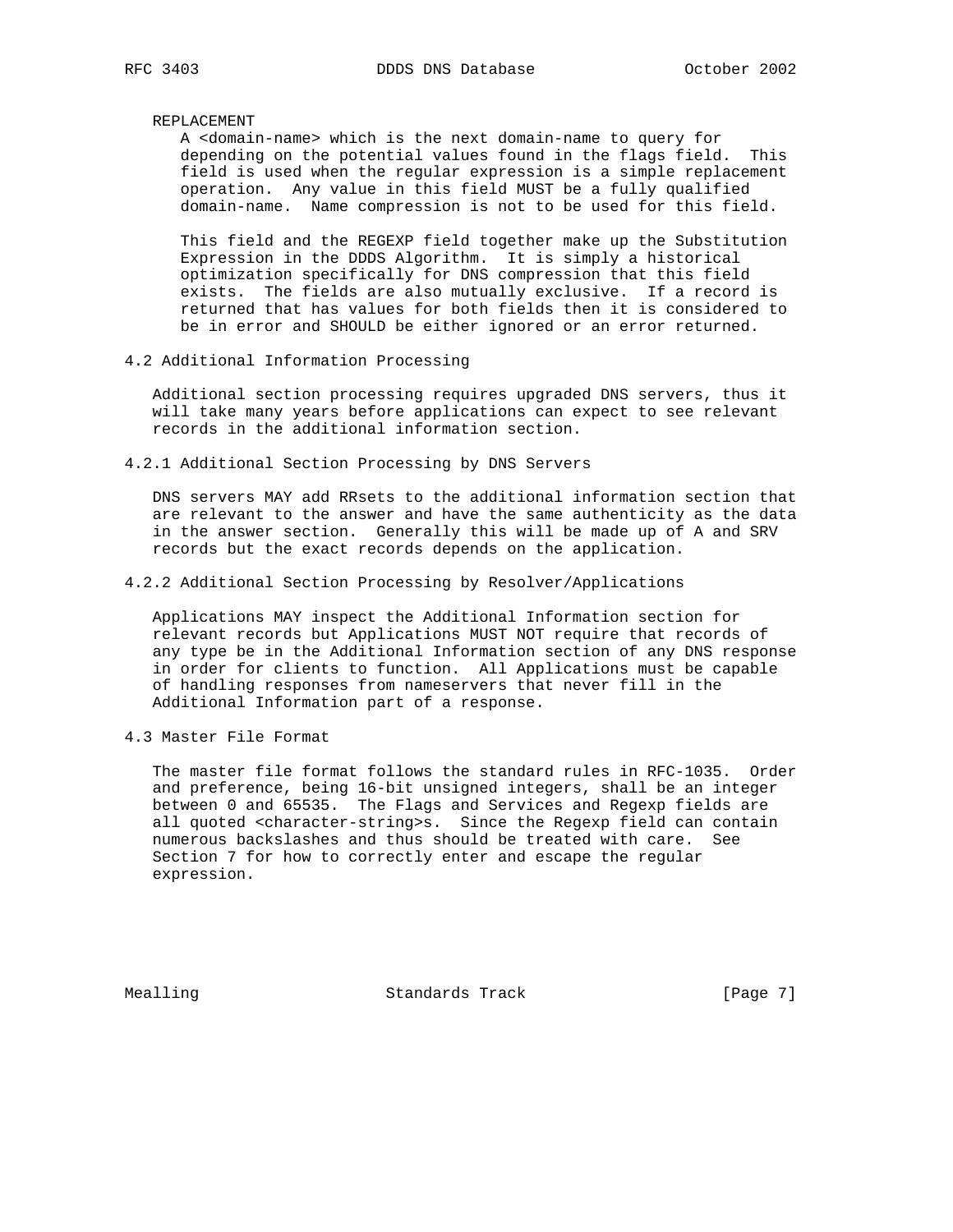#### 5. Application Specifications

 This DDDS Database is usable by any application that makes use of the DDDS algorithm. In addition to the items required to specify a DDDS Application, an application wishing to use this Database must also define the following values:

- o What domain the Key that is produced by the First Well Known Rule belongs to. Any application must ensure that its rules do not collide with rules used by another application making use of this Database. For example, the 'foo' application might have all of its First Well Known Keys be found in the 'foo.net' zone.
- o What the allowed values for the Services and Protocols fields are.
- o What the expected output is of the terminal rewrite rule in addition to how the Flags are actually encoded and utilized.

#### 6. Examples

6.1 URN Example

 The NAPTR record was originally created for use with the Uniform Resource Name (URN) Resolver Discovery Service (RDS) [15]. This example details how a particular URN would use the NAPTR record to find a resolver service that can answer questions about the URN. See [2] for the definitive specification for this Application.

 Consider a URN namespace based on MIME Content-Ids (this is very hypothetical so do not rely on this). The URN might look like this:

urn:cid:199606121851.1@bar.example.com

 This Application's First Well Known Rule is to extract the characters between the first and second colon. For this URN that would be 'cid'. The Application also specifies that, in order to build a Database-valid Key, the string 'urn.arpa' should be appended to the result of the First Well Known Rule. The result is 'cid.urn.arpa'. Next, the client queries the DNS for NAPTR records for the domain name 'cid.urn.arpa'. The result is a single record:

#### cid.urn.arpa.

;; discriment order pref flags service the regexp replacement IN NAPTR 100 10 "" "" "!^urn:cid:.+@([^\.]+\.)(.\*)\$!\2!i" .

Mealling Standards Track [Page 8]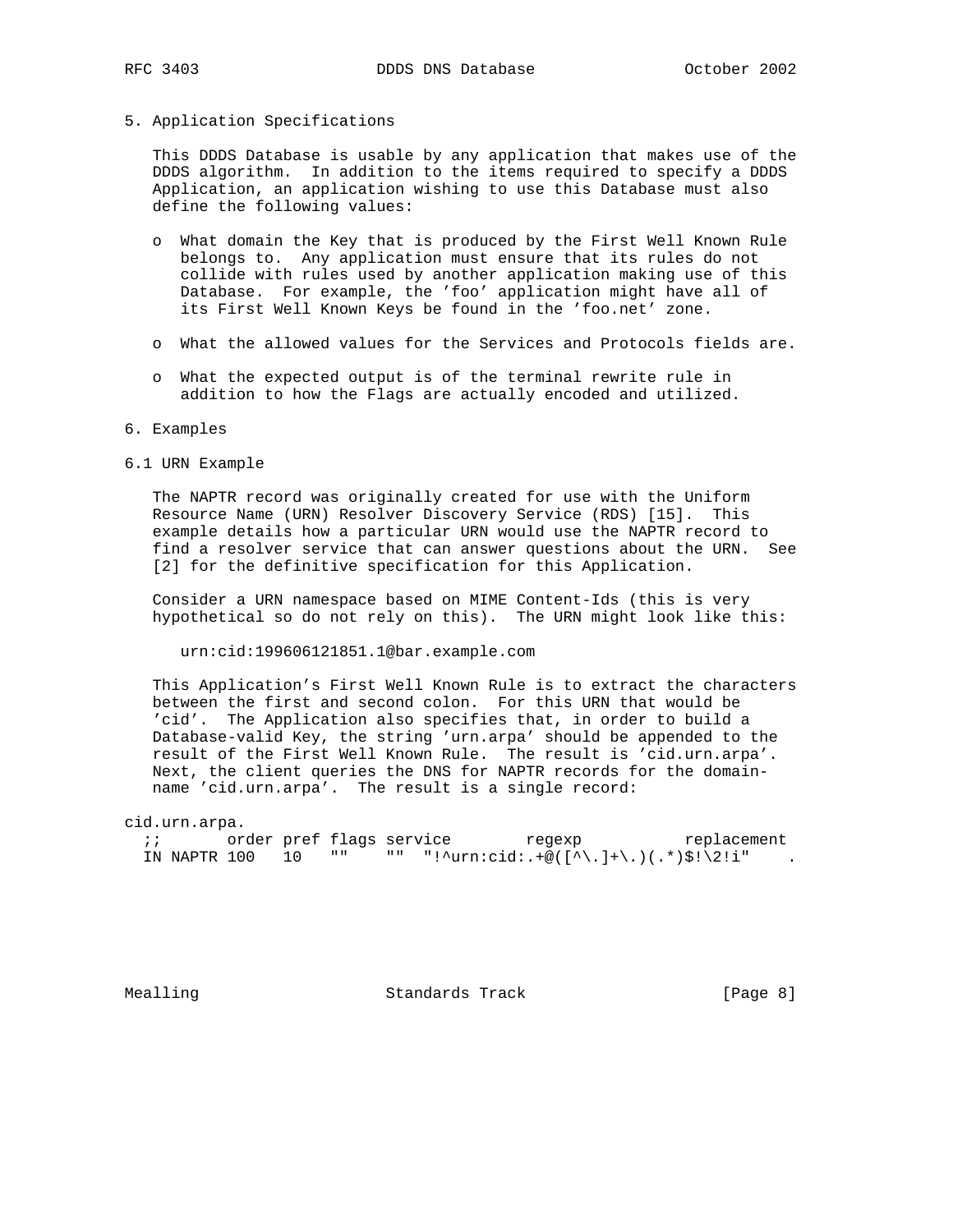Since there is only one record, ordering the responses is not a problem. The replacement field is empty, so the pattern provided in the regexp field is used. We apply that regexp to the entire URN to see if it matches, which it does. The  $\lambda$  part of the substitution expression returns the string "example.com". Since the flags field is empty, the lookup is not terminal and our next probe to DNS is for more NAPTR records where the new domain is 'example.com'.

 Note that the rule does not extract the full domain name from the CID, instead it assumes the CID comes from a host and extracts its domain. While all hosts, such as 'bar', could have their very own NAPTR, maintaining those records for all the machines at a site could be an intolerable burden. Wildcards are not appropriate here since they only return results when there is no exactly matching names already in the system.

The record returned from the query on "example.com" might look like:

example.com.

| $\mathbf{i}$ $\mathbf{j}$ |                     |  | order pref flags service |                           | regexp replacement        |
|---------------------------|---------------------|--|--------------------------|---------------------------|---------------------------|
|                           | IN NAPTR 100 50 "a" |  | "z3950+N2L+N2C"          |                           | "" cidserver.example.com. |
|                           | IN NAPTR 100 50 "a" |  | "rcds+N2C"               | $\mathbf{H}$ $\mathbf{H}$ | cidserver.example.com.    |
|                           | IN NAPTR 100 50 "s" |  | "http+N2L+N2C+N2R"       | $\mathbf{H}$ and          | www.example.com.          |

 Continuing with the example, note that the values of the order and preference fields are equal in all records, so the client is free to pick any record. The Application defines the flag 'a' to mean a terminal lookup and that the output of the rewrite will be a domain name for which an A record should be queried. Once the client has done that, it has the following information: the host, its IP address, the protocol, and the services available via that protocol. Given these bits of information the client has enough to be able to contact that server and ask it questions about the URN.

Recall that the regular expression used  $\2$  to extract a domain name from the CID, and \. for matching the literal '.' characters separating the domain name components. Since '\' is the escape character, literal occurrences of a backslash must be escaped by another backslash. For the case of the cid.urn.arpa record above, the regular expression entered into the master file should be "!^urn:cid:.+@([^\\.]+\\.)(.\*)\$!\\2!i". When the client code actually receives the record, the pattern will have been converted to "!^urn:cid:.+@( $[\wedge\ldots]+\wedge$ .)(.\*)\$!\2!i".

Mealling Standards Track [Page 9]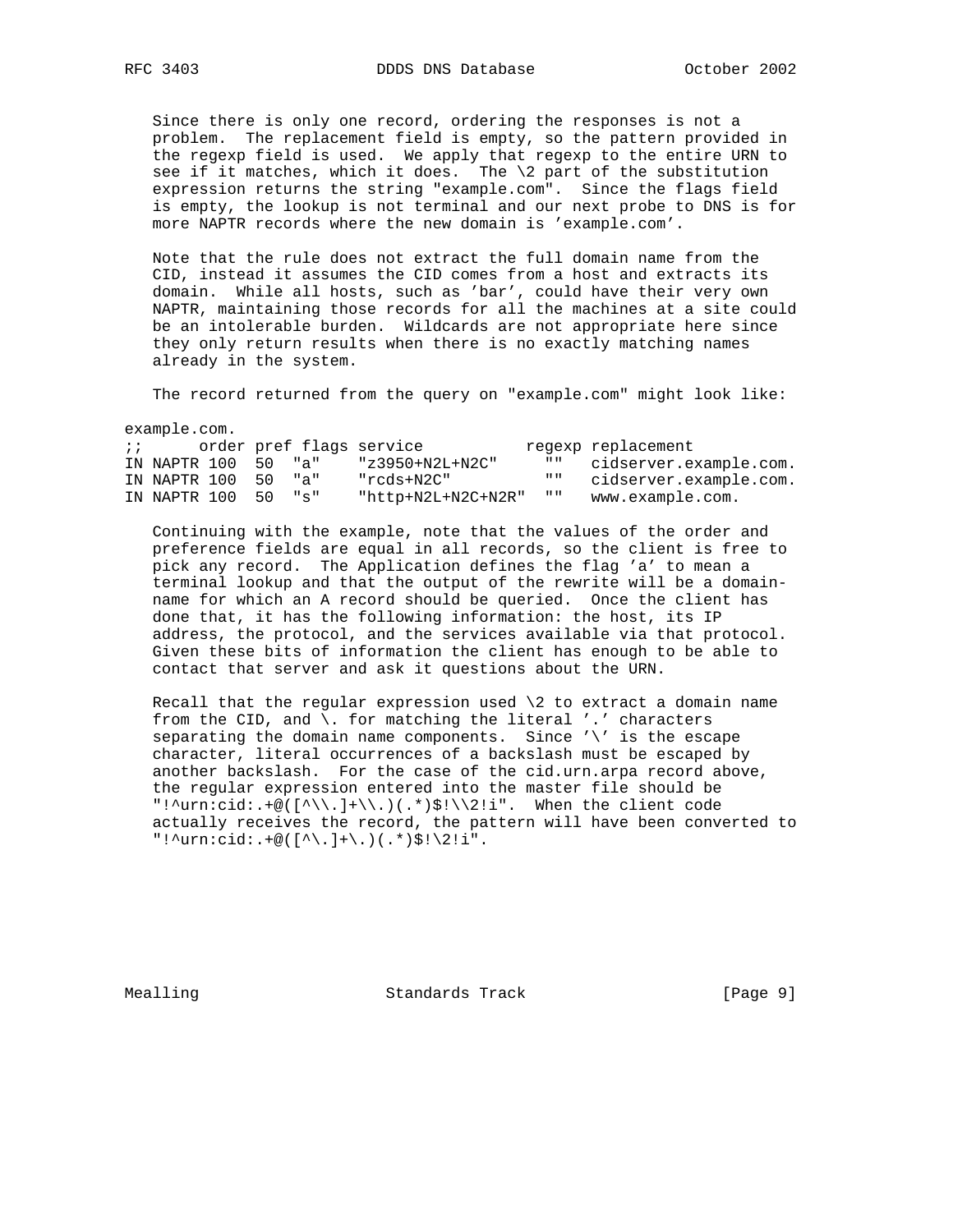## 6.2 E164 Example

 The ENUM Working Group in the IETF has specified a service that allows a telephone number to be mapped to a URI [18]. The Application Unique String for the ENUM Application is the E.164 telephone number with the dashes removed. The First Well Known Rule is to remove all characters from the the telephone number and then use the entire number as the first Key. For example, the phone number "770-555-1212" represented as an E.164 number would be "+1- 770-555-1212". Converted to the Key it would be "17705551212".

 The ENUM Application at present only uses this Database. It specifies that, in order to convert the first Key into a form valid for this Database, periods are inserted between each digit, the entire Key is inverted and then "e164.arpa" is appended to the end. The above telephone number would then read "2.1.2.1.5.5.5.0.7.7.1.e164.arpa.". This domain-name is then used to retrieve Rewrite Rules as NAPTR records.

 For this example telephone number we might get back the following NAPTR records:

\$ORIGIN 2.1.2.1.5.5.5.0.7.7.1.e164.arpa. IN NAPTR 100 10 "u" "sip+E2U" "!^.\*\$!sip:information@foo.se!i" . IN NAPTR 102 10 "u" "smtp+E2U" "!^.\*\$!mailto:information@foo.se!i" .

 Both the ENUM [18] and URI Resolution [4] Applications use the 'u' flag. This flag states that the Rule is terminal and that the output is a URI which contains the information needed to contact that telephone service. ENUM also uses the same format for its Service Parameters. These state that the available protocols used to access that telephone's service are either the Session Initiation Protocol or SMTP mail.

7. Advice for DNS Administrators

 Beware of regular expressions. Not only are they difficult to get correct on their own, but there is the previously mentioned interaction with DNS. Any backslashes in a regexp must be entered twice in a zone file in order to appear once in a query response. More seriously, the need for double backslashes has probably not been tested by all implementors of DNS servers.

Mealling Standards Track [Page 10]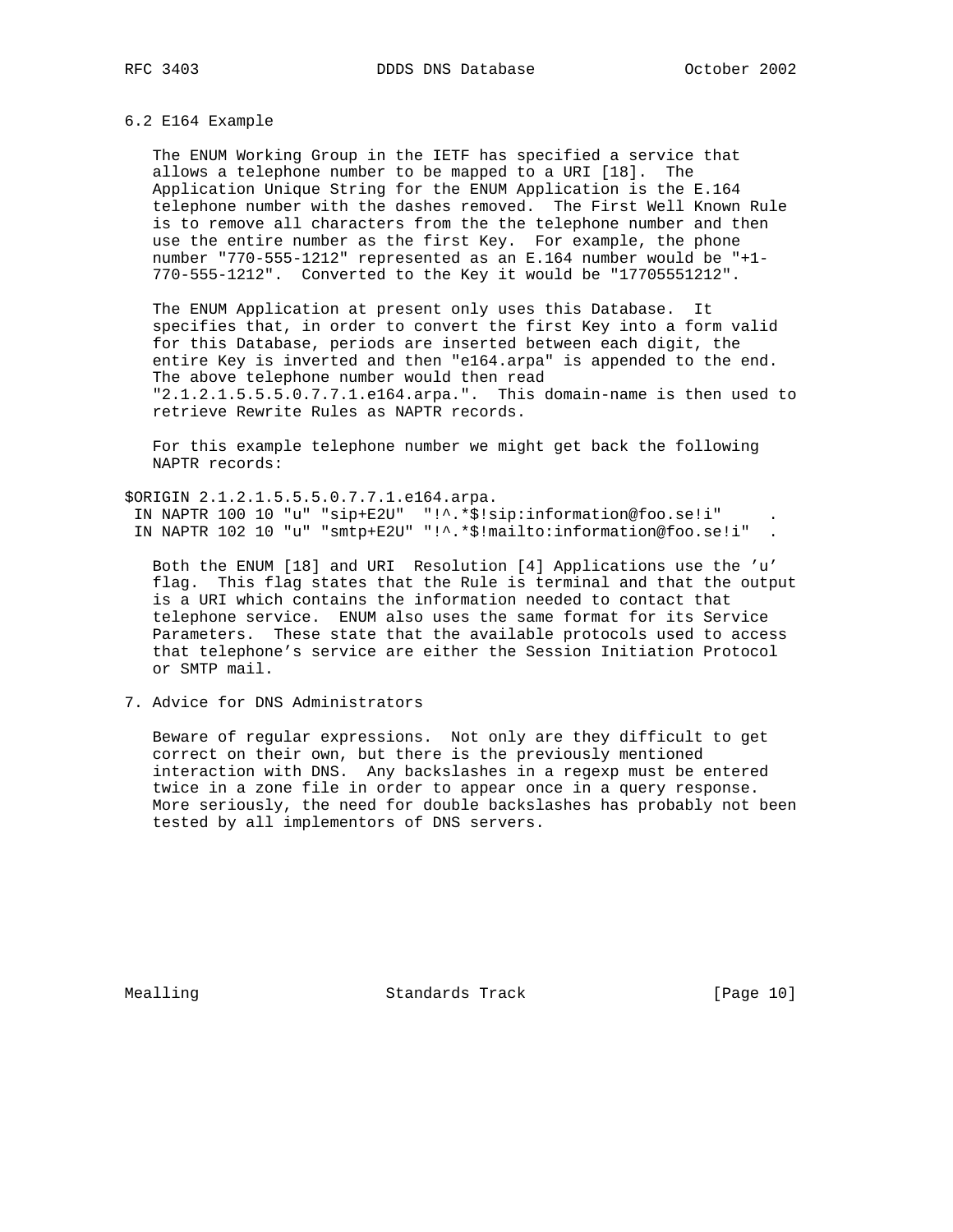In order to mitigate zone file problems, administrators should encourage those writing rewrite rules to utilize the 'default delimiter' feature of the regular expression. In the DDDS specification the regular expression starts with the character that is to be the delimiter. Hence if the first character of the regular expression is an exclamation mark ('!') for example then the regular expression can usually be written with fewer backslashes.

## 8. Notes

 A client MUST process multiple NAPTR records in the order specified by the "order" field, it MUST NOT simply use the first record that provides a known Service Parameter combination.

 When multiple RRs have the same "order" and all other criteria being equal, the client should use the value of the preference field to select the next NAPTR to consider. However, because it will often be the case where preferred protocols or services exist, clients may use this additional criteria to sort the records.

 If the lookup after a rewrite fails, clients are strongly encouraged to report a failure, rather than backing up to pursue other rewrite paths.

9. IANA Considerations

 The values for the Services and Flags fields will be determined by the Application that makes use of this DDDS Database. Those values may require a registration mechanism and thus may need some IANA resources. This specification by itself does not.

10. Security Considerations

 The NAPTR record, like any other DNS record, can be signed and validated according to the procedures specified in DNSSEC.

 This Database makes identifiers from other namespaces subject to the same attacks as normal domain names. Since they have not been easily resolvable before, this may or may not be considered a problem.

 Regular expressions should be checked for sanity, not blindly passed to something like PERL since arbitrary code can be included and subsequently processed.

Mealling Standards Track [Page 11]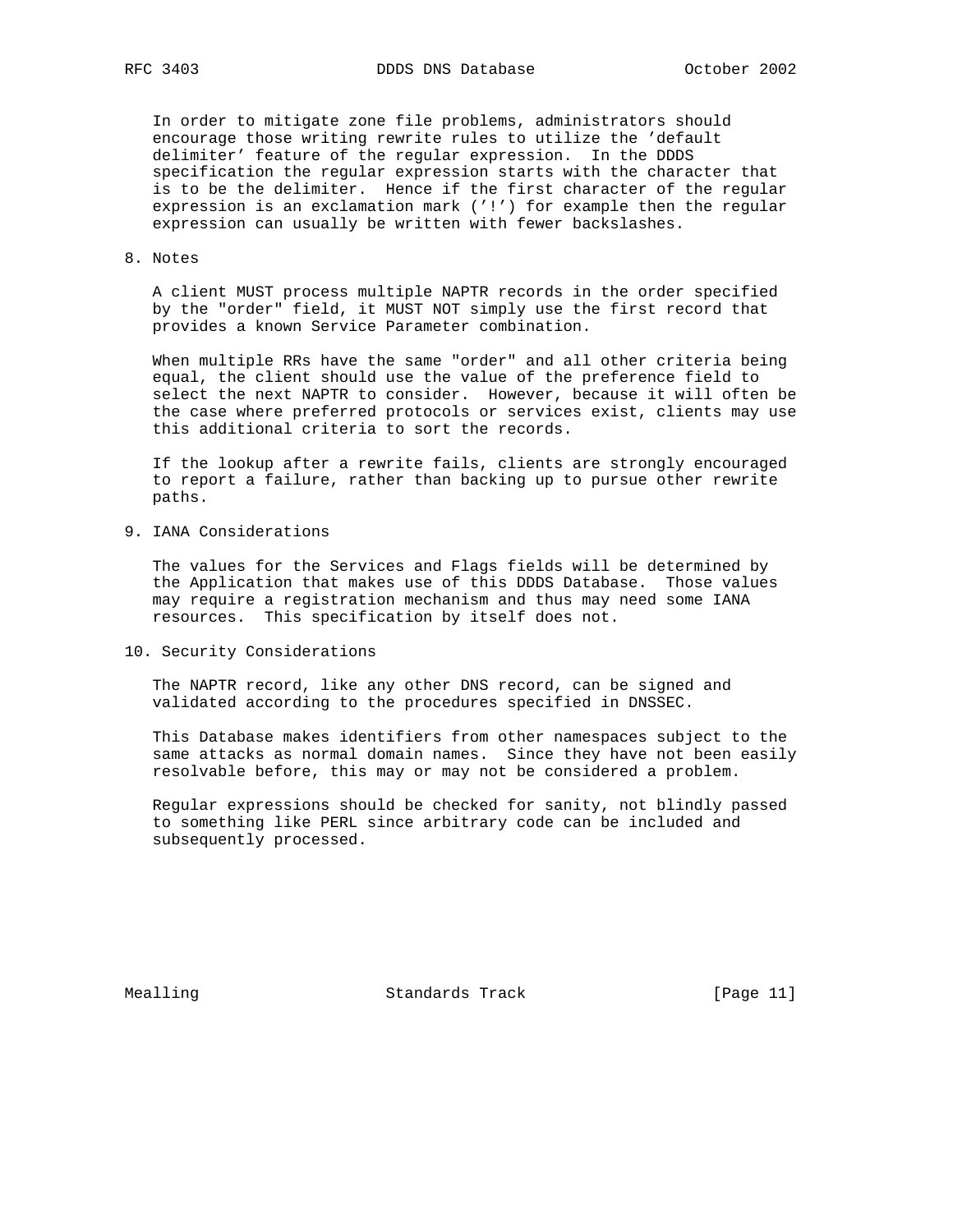References

- [1] Mealling, M., "Dynamic Delegation Discovery System (DDDS) Part One: The Comprehensive DDDS", RFC 3401, October 2002.
- [2] Mealling, M., "Dynamic Delegation Discovery System (DDDS) Part Two: The Algorithm", RFC 3402, October 2002.
- [3] Mealling, M., "Dynamic Delegation Discovery System (DDDS) Part Three: The Domain Name System (DNS) Database", RFC 3403, October 2002.
- [4] Mealling, M., "Dynamic Delegation Discovery System (DDDS) Part Four: The Uniform Resource Identifiers (URI) Resolution Application", RFC 3404, October 2002.
- [5] Mealling, M., "Dynamic Delegation Discovery System (DDDS) Part Five: URI.ARPA Assignment Procedures", RFC 3405, October 2002.
- [6] Bradner, S., "Key words for use in RFCs to Indicate Requirement Levels", BCP 14, RFC 2119, March 1997.
- [7] Mockapetris, P., "Domain names implementation and specification", STD 13, RFC 1035, November 1987.
- [8] Mockapetris, P., "Domain names concepts and facilities", STD 13, RFC 1034, November 1987.
- [9] Gulbrandsen, A., Vixie, P. and L. Esibov, "A DNS RR for specifying the location of services (DNS SRV)", RFC 2782, February 2000.
- [10] Crocker, D., "Augmented BNF for Syntax Specifications: ABNF", RFC 2234, November 1997.
- [11] Daniel, R., "A Trivial Convention for using HTTP in URN Resolution", RFC 2169, June 1997.
- [12] IEEE, "IEEE Standard for Information Technology Portable Operating System Interface (POSIX) - Part 2: Shell and Utilities (Vol. 1)", IEEE Std 1003.2-1992, January 1993.
- [13] Berners-Lee, T., Fielding, R. and L. Masinter, "Uniform Resource Identifiers (URI): Generic Syntax", RFC 2396, August 1998.
- [14] Moats, R., "URN Syntax", RFC 2141, May 1997.

Mealling Standards Track [Page 12]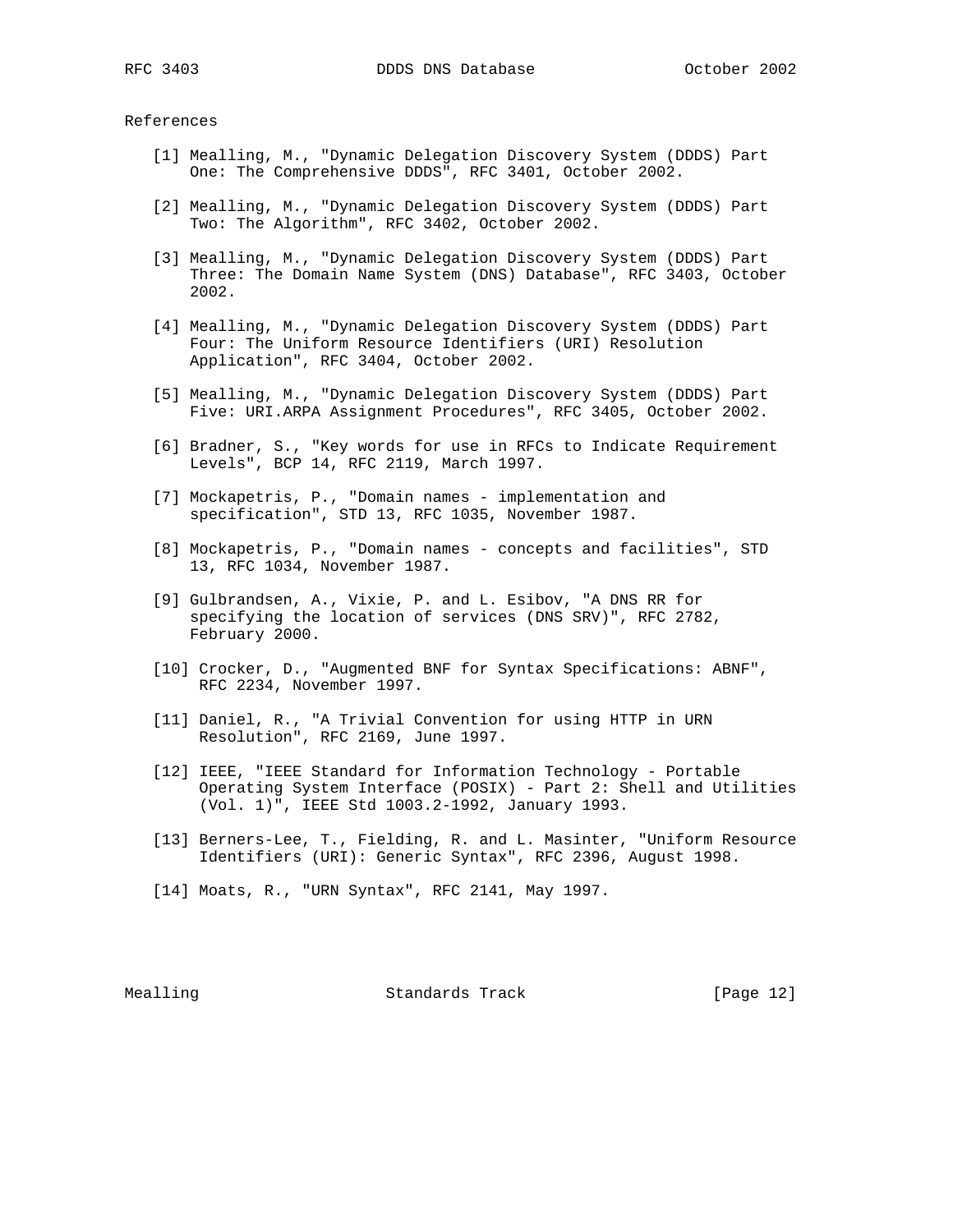- [15] Sollins, K., "Architectural Principles of Uniform Resource Name Resolution", RFC 2276, January 1998.
- [16] Daniel, R. and M. Mealling, "Resolution of Uniform Resource Identifiers using the Domain Name System", RFC 2168, June 1997.
- [17] Yergeau, F., "UTF-8, a transformation format of ISO 10646", RFC 2279, January 1998.
- [18] Faltstrom, P., "E.164 number and DNS", RFC 2916, September 2000.

Author's Address

 Michael Mealling VeriSign 21345 Ridgetop Circle Sterling, VA 20166 US EMail: michael@neonym.net URI: http://www.verisignlabs.com

Mealling Standards Track [Page 13]